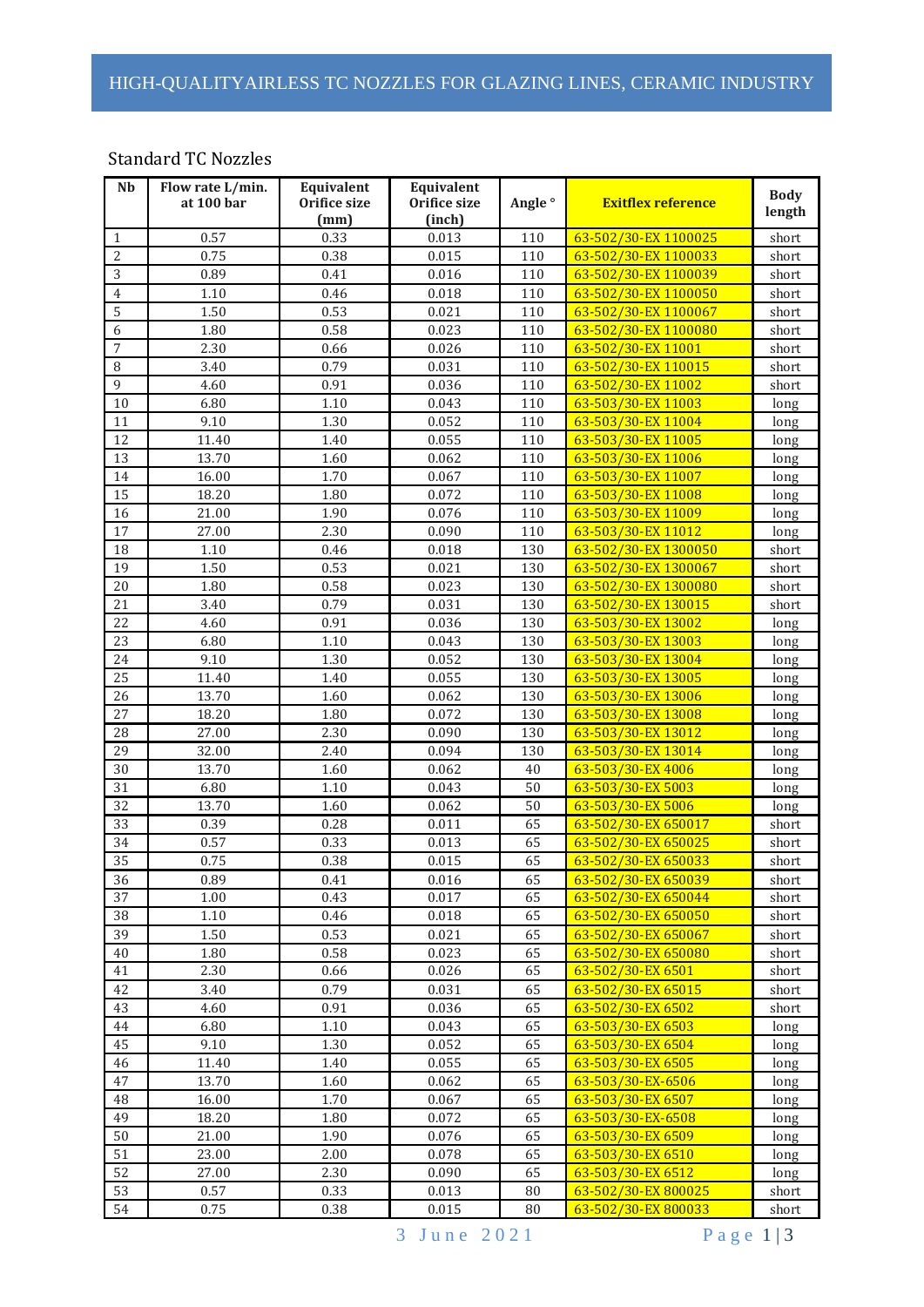# HIGH-QUALITYAIRLESS TC NOZZLES FOR GLAZING LINES, CERAMIC INDUSTRY

| Nb.             | Flow rate L/min.<br>at 100 bar | Equivalent<br>Orifice size<br>(mm) | Equivalent<br>Orifice size<br>(inch) | Angle <sup>o</sup> | <b>Exitflex reference</b> | <b>Body</b><br>length |
|-----------------|--------------------------------|------------------------------------|--------------------------------------|--------------------|---------------------------|-----------------------|
| 55              | 0.89                           | 0.41                               | 0.016                                | 80                 | 63-502/30-EX800039        | short                 |
| 56              | 1.50                           | 0.53                               | 0.021                                | 80                 | 63-502/30-EX800067        | short                 |
| 57              | 1.80                           | 0.58                               | 0.023                                | 80                 | 63-502/30-EX800080        | short                 |
| 58              | 2.30                           | 0.66                               | 0.026                                | 80                 | 63-502/30-EX8001          | short                 |
| 59              | 3.40                           | 0.79                               | 0.031                                | 80                 | 63-502/30-EX80015         | short                 |
| 60              | 4.60                           | 0.91                               | 0.036                                | 80                 | 63-502/30-EX8002          | short                 |
| 61              | 6.80                           | 1.10                               | 0.043                                | 80                 | 63-503/30-EX8003          | long                  |
| 62              | 9.10                           | 1.30                               | 0.052                                | 80                 | 63-503/30-EX8004          | long                  |
| 63              | 11.40                          | 1.40                               | 0.055                                | 80                 | 63-503/30-EX8005          | long                  |
| 64              | 13.70                          | 1.60                               | 0.062                                | 80                 | 63-503/30-EX8006          | long                  |
| 65              | 16.00                          | 1.70                               | 0.067                                | 80                 | 63-503/30-EX8007          | long                  |
| 66              | 18.20                          | 1.80                               | 0.072                                | 80                 | 63-503/30-EX8008          | long                  |
| 67              | 21.00                          | 1.90                               | 0.076                                | 80                 | 63-503/30-EX8009          | long                  |
| 68              | 0.39                           | 0.28                               | 0.011                                | 95                 | 63-502/30-EX 950017       | short                 |
| 69              | 0.57                           | 0.33                               | 0.013                                | 95                 | 63-502/30-EX 950025       | short                 |
| 70              | 0.75                           | 0.38                               | 0.015                                | 95                 | 63-502/30-EX 950033       | short                 |
| $\overline{71}$ | 0.89                           | 0.41                               | 0.016                                | 95                 | 63-502/30-EX 950039       | short                 |
| 72              | 1.50                           | 0.53                               | 0.021                                | 95                 | 63-502/30-EX 950067       | short                 |
| 73              | 1.80                           | 0.58                               | 0.023                                | 95                 | 63-502/30-EX 950080       | short                 |
| 74              | 2.30                           | 0.66                               | 0.026                                | 95                 | 63-502/30-EX 9501         | short                 |
| 75              | 3.40                           | 0.79                               | 0.031                                | $\overline{95}$    | 63-502/30-EX 95015        | short                 |
| 76              | 4.60                           | 0.91                               | 0.036                                | 95                 | 63-502/30-EX 9502         | short                 |
| 77              | 6.80                           | 1.10                               | 0.043                                | 95                 | 63-503/30-EX 9503         | long                  |
| 78              | 9.10                           | 1.30                               | 0.052                                | 95                 | 63-503/30-EX 9504         | long                  |
| 79              | 11.40                          | 1.40                               | 0.055                                | 95                 | 63-503/30-EX 9505         | long                  |
| 80              | 13.70                          | 1.60                               | 0.062                                | 95                 | 63-503/30-EX 9506         | long                  |
| 81              | 16.00                          | 1.70                               | 0.067                                | 95                 | 63-503/30-EX 9507         | long                  |
| 82              | 18.20                          | 1.80                               | 0.072                                | 95                 | 63-503/30-EX 9508         | long                  |
| 83              | 23.00                          | 2.00                               | 0.079                                | 95                 | 63-503/30-EX 9510         | long                  |
| 84              | 27.00                          | 2.30                               | 0.090                                | 95                 | 63-503/30-EX 9512         | long                  |